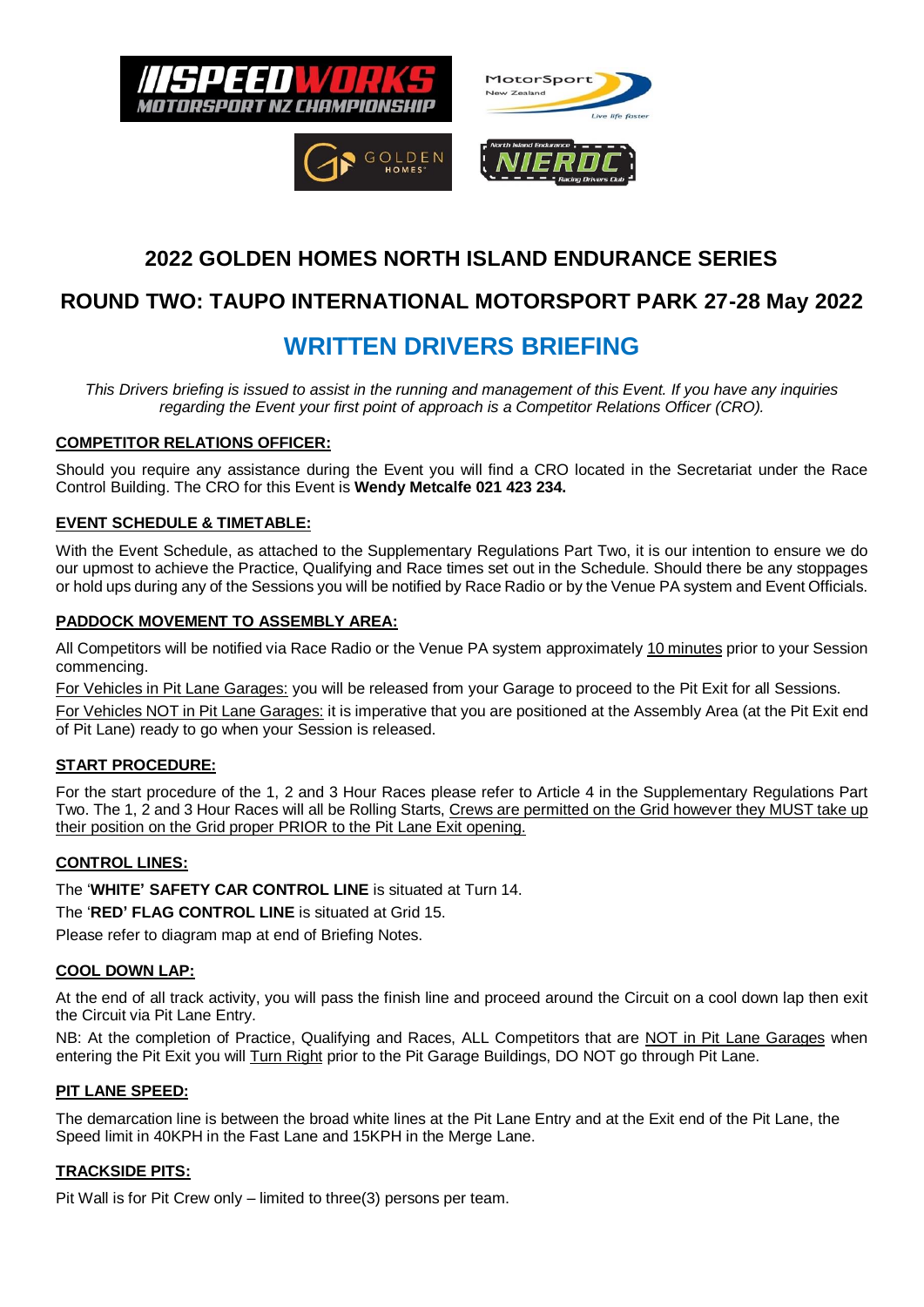#### **2022 Golden Homes North Island Endurance Series | Drivers Briefing Notes ROUND TWO | TAUPO INTERNATIONAL MOTORSPORT PARK | 27-28 May 2022 Page 2**

WARNING!! The Pit Lane is open and may be operating at any time, all persons are advised to take extreme care when crossing the lane.

No stopping: There will be NO STOPPING in the fast lane at any time.

Pit Stop Crew: During Race Sessions any Pit Stop Crew Member who crosses the Pit Bay Control Line to Service a Vehicle MUST be dressed according to Article 11.3 of the 1, 2 and 3 Hour 2022 Golden Homes North Island Endurance Accredited Series Articles.

Pit Lane Control Lines: Diagram 1 – All persons in the Pit Lane Garages other than the dedicated Pit Stop Crew must stay behind the Garage Control Line. During Races Only the dedicated Pit Stop Crew as specified in Article 11.1. of the 1, 2 and 3 Hour 2022 Golden Homes North Island Endurance Accredited Series Articles can cross the White Pit Bay Control Line during the Race.

> Diagram 2 – The area between the back of the Garage and the Yellow line behind the Pit Lane Garages must be kept clear at all times.

Garage Control Line Pit Bay Control Line Rear of Pits to remain clear

**Diagram 1 Diagram 2**



### **CIRCUIT SPECIFIC REQUIREMENTS:**

TURN TWELVE(12) REQUIREMENTS:

All Competitors must adhere to the defined Circuit by making a Left Turn at TURN 12.

Should any Competitor overshoot Turn 12 and use the Grass the following criteria shall apply:

Qualifying Lap Time will be deleted.

Racing Competitors must re-join safely at Turn 13 or 14, any position advantage must be addressed immediately or a penalty may apply.

An alternative route has been created for Drivers should they overshoot the entry to Turn 12 at the end of the back straight. This is to ensure Drivers DO NOT do a U-turn and drive towards oncoming traffic to re-enter the Circuit. Should you fail to make Turn 12 continue straight ahead, after passing through the chicane you will see an exit Road on the left, this Road links to the Pit Lane Entry, when using this Road you must give way to any other Vehicle entering the Pit Lane Propper.

NB: DO NOT use this alternate route as an entry to the Pit Lane unless you have overshot Turn 12.

Vehicles that use this alternate route MUST NOT stop in Pit Lane unless there is a justifiable reason (i.e. damage to the Vehicle) as determined by the Clerk of the Course. If there is no justifiable reason it will be deemed that you are withdrawing from the Circuit Session and a Penalty as detailed in Schedule P – NSC.4 may be applied.

#### **RED FLAG PROCEDURE:**

Should it be necessary to Red Flag (suspend) a session, Driver **will immediately reduce speed** and travel around the Circuit with maximum caution.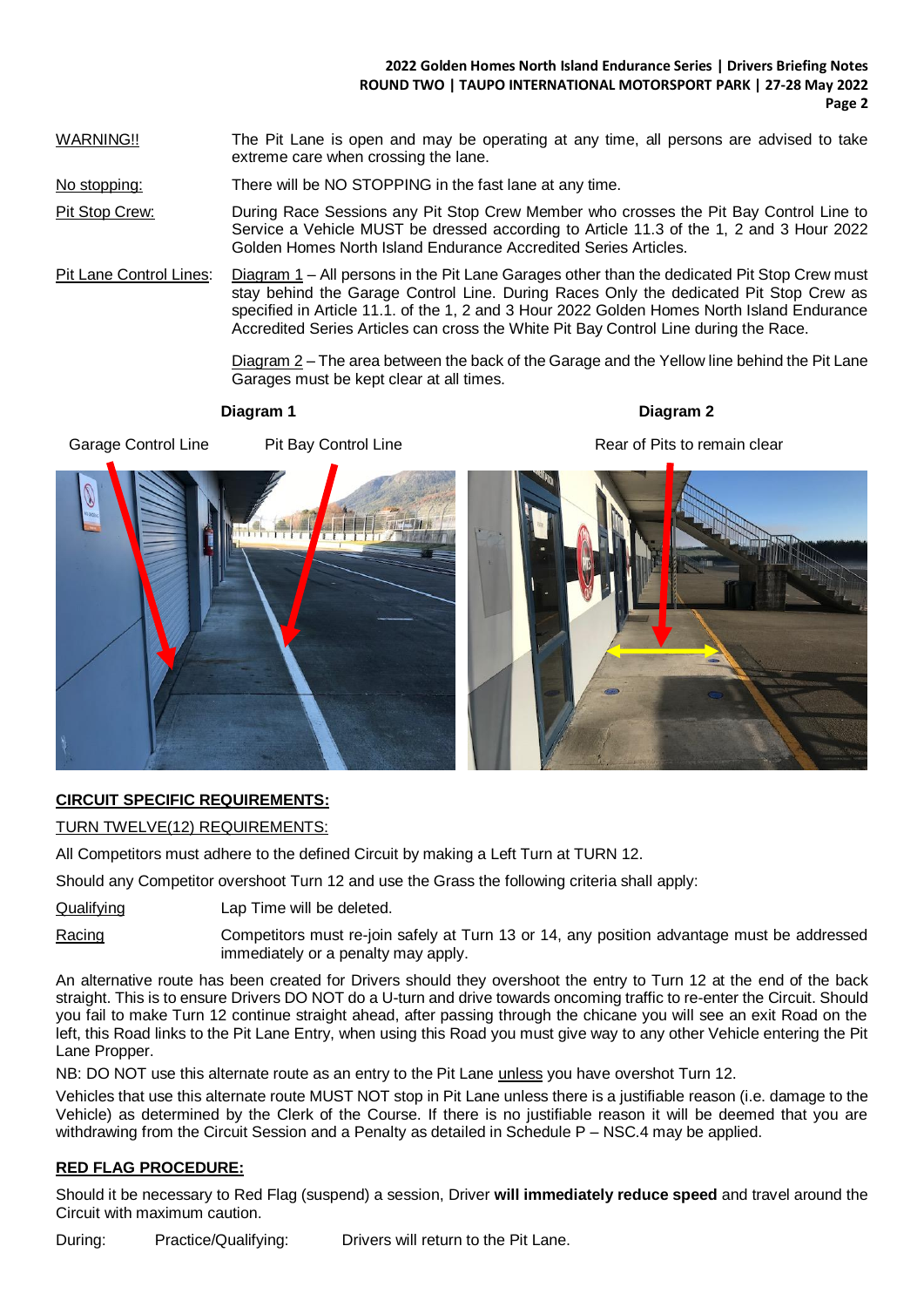Racing: Drivers will line up at the Red Flag Control Line in single file.

#### **SAFETY CAR PROCEDURE:**

Once the Safety Car has been deployed, it will attempt to pick up the highest placed Vehicle on the Circuit at the time of deployment. No further repositioning of Vehicles shall occur. If highest placed Vehicle on the Circuit subsequently pits, then the remaining Vehicles shall continue in the order they are lined up behind the Safety Car.

#### **END OF SAFETY CAR PROCEDURE:**

As per Schedule Z article 14.3:

- When the Race Director or the Clerk of the Course decides to call in the Safety Car it will turn off its flashing lights and return to pit lane. All weaving must stop, and Drivers must form a single file behind the Safety Car.
- The pole Vehicle shall fall more than three (3) Vehicle lengths behind the Safety Car in order to avoid the likelihood of an accident before the Safety Car leaves the Circuit.
- The Vehicle on pole position will maintain the speed until the signal to start is given.
- No erratic acceleration or braking, nor any other manoeuvre likely to impede other competitors is permitted.
- Drivers may break the single file requirement once the Safety Car Control line has been passed. The Safety Car Control line is situated at Turn 14.

Racing will commence when the start signal (green light or flag) is displayed. All flag points are to withdraw their yellow flags and SC board or extinguish the light(s) of the signal light system.

#### **NOTE 1:**

*When the Start signal (green light or flag) is displayed after the lead Vehicle passes the Safety Car Control Line Drivers may break the single file requirement once the Safety Car Control Line has been passed. The Safety Car control is situated at Turn 14.*

#### **NOTE 2:**

*When the start signal (green light or flag) is displayed Prior to the Safety Car Control line. Racing will recommence and you may pass at any point on the Circuit. All flag points are to withdraw their yellow flag and SC board or extinguish the light(s) of the signal light system*. *If the Race ends while the Safety Car is deployed the Vehicles will take the chequered flag without overtaking.*

#### **MECHANICAL FAILURE:**

Should this occur, move off the Racing Line and park as far off the Circuit as possible. You must obey all instructions given by Circuit Marshals.

#### **OFF-TRACK EXCURSIONS:**

Stay within the confines of the Circuit at all times, i.e. inside the white lines. If you leave the Circuit, re-join the Circuit as near as possible to your exit point. If you are re-joining the Circuit for whatever reason – ensure the way is clear and rejoin slowly and carefully, the onus is on you to re-join safely. Do not spray stones or debris over the Circuit. Should you gain an advantage, you must address this within one(1) lap or you risk a penalty.

#### **FUEL AND WASTE OIL:**

Competitors are reminded of MSNZ requirements for the storage and handling of Fuel and for Fire Extinguishers in the Pit Lane as per the 2022 Golden Homes North Island Endurance Accredited Series Articles.

#### **<https://motorsport.org.nz/technical/fuel/>**

There are Waste Oil containers located outside the Scrutineering Shed marked "WASTE OIL", a reminder that Vehicle parts or waste oil is not to be dumped into the rubbish bins.

#### **WITHDRAWAL:**

Should you need to withdraw from the Event, please notify the Secretariat or text details to 021 999 664 or via email [rachael@gr8events.co.nz.](mailto:rachael@gr8events.co.nz)

#### **EXITING THE VENUE:**

Please note ALL Vehicles when exiting the Venue from the Main Gate MUST Turn Right. **The Road to the Left is a private Road and is NOT to be used in any circumstances.** A penalty for non-adherence to this requirement may be applied.